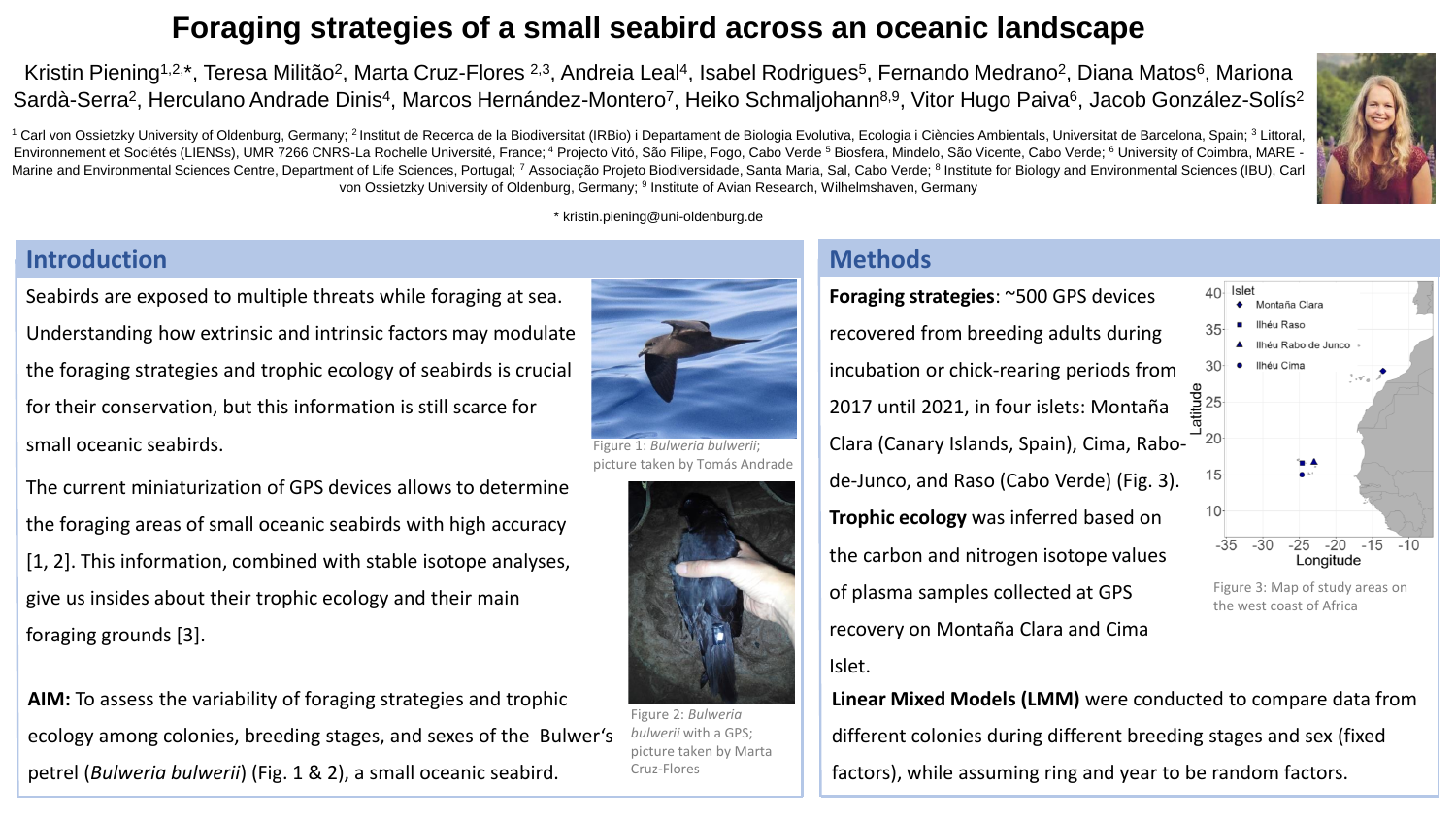Kristin Piening<sup>1,2,\*</sup>, Teresa Militão<sup>2</sup>, Marta Cruz-Flores <sup>2,3</sup>, Andreia Leal<sup>4</sup>, Isabel Rodrigues<sup>5</sup>, Fernando Medrano<sup>2</sup>, Diana Matos<sup>6</sup>, Mariona Sardà-Serra<sup>2</sup>, Herculano Andrade Dinis<sup>4</sup>, Marcos Hernández-Montero<sup>7</sup>, Heiko Schmaljohann<sup>8,9</sup>, Vitor Hugo Paiva<sup>6</sup>, Jacob González-Solís<sup>2</sup>



Montaña Clara

Ilhéu Raso

Ilhéu Rabo de Junco

Ilhéu Cima

#### Colony - Breeding phase

- Montaña Clara-incubation
- Montaña Clara-chick-rearing
- Ilhéu Raso-incubation
- Ilhéu Raso-chick-rearing
- Ilhéu Rabo de Junco-incubation
- Ilhéu Cima-incubation
- Ilhéu Cima-chick-rearing

#### **Results – Foraging ecology**

Based on the 1502 complete foraging trips, Bulwer's petrels foraged mainly on oceanic waters.

There was a clear spatial segregation in the foraging areas between petrels from different archipelagos, with petrels breeding in Canary Islands foraging as far as Azores, while those of Cabo Verde foraged in areas around this archipelago (Fig. 4).

There was also a smaller degree of spatial segregation in the foraging areas of petrels from different colonies within the Cabo Verde archipelago (Fig. 4).

Figure 4: GPS foraging trips of Bulwer's petrels with different colours by colony and breeding phase.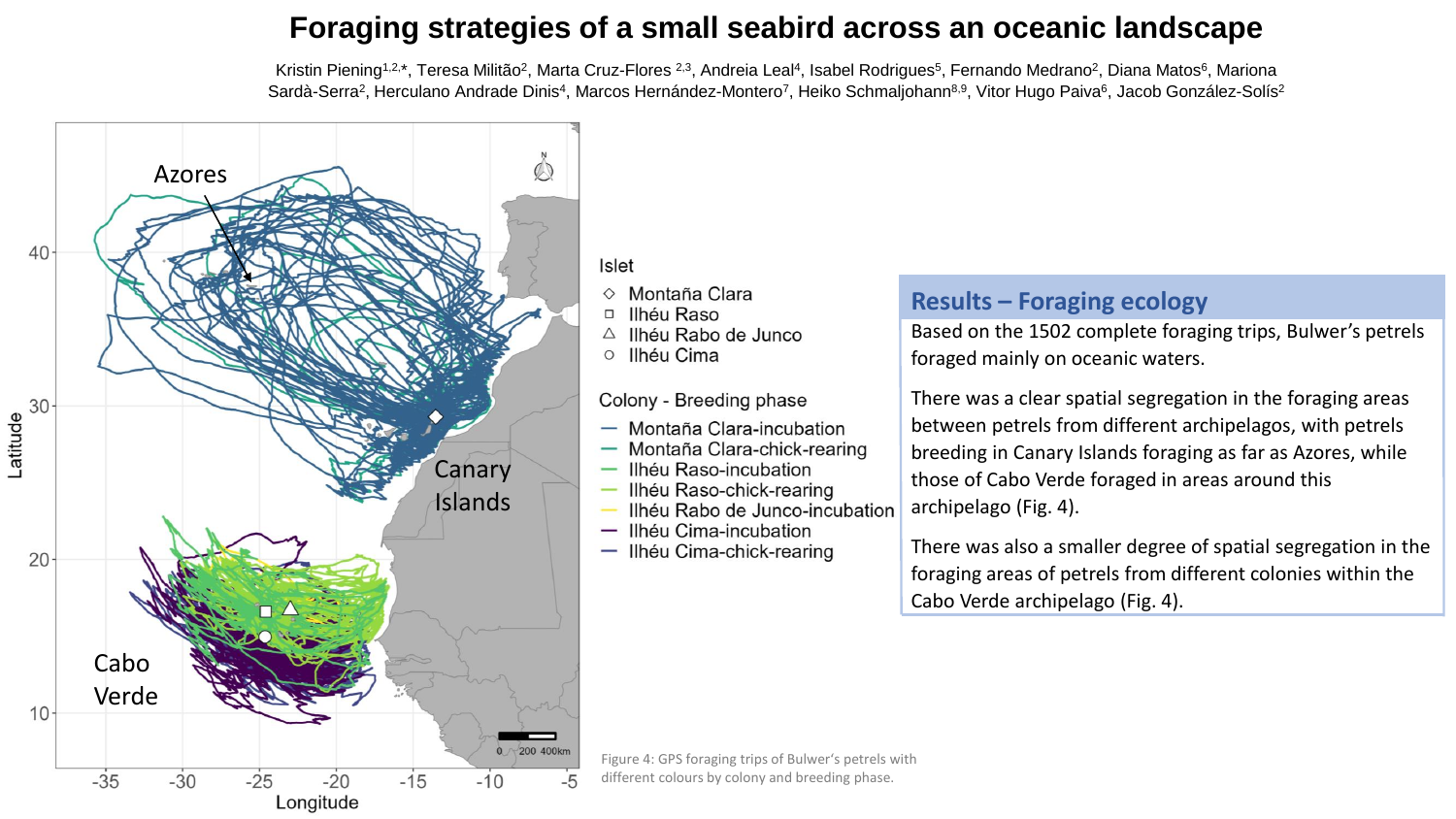Kristin Piening<sup>1,2,\*</sup>, Teresa Militão<sup>2</sup>, Marta Cruz-Flores <sup>2,3</sup>, Andreia Leal<sup>4</sup>, Isabel Rodrigues<sup>5</sup>, Fernando Medrano<sup>2</sup>, Diana Matos<sup>6</sup>, Mariona Sardà-Serra<sup>2</sup>, Herculano Andrade Dinis<sup>4</sup>, Marcos Hernández-Montero<sup>7</sup>, Heiko Schmaljohann<sup>8,9</sup>, Vitor Hugo Paiva<sup>6</sup>, Jacob González-Solís<sup>2</sup>



Figure 5: Boxplots of the (A) the maximum distance traveled from the colony (km), (B) the total distance travelled (km) during a complete foraging trip, and (C) the total trip duration (h) of a complete foraging trip separated by colonies and breeding stages.

#### **Results – Foraging ecology**

Petrels breeding in Montaña Clara travelled further from the colony than those of Cabo Verde (LMM p-value < 0.001, Fig. 5A), but no difference was found on total distance travelled nor in total trip duration between colonies (LMM p-values >0.05, Figs. 5B & 5C).

Foraging trips were longer in maximum distance from the colony, total distance travelled and total trip duration during incubation than during chickrearing in all colonies (LMM p-values <0.05).

No sex-specific differences were found in the duration, in the maximum distance from the colony nor in the total distance travelled between colonies nor between breeding stages (LMM all p-values >0.05).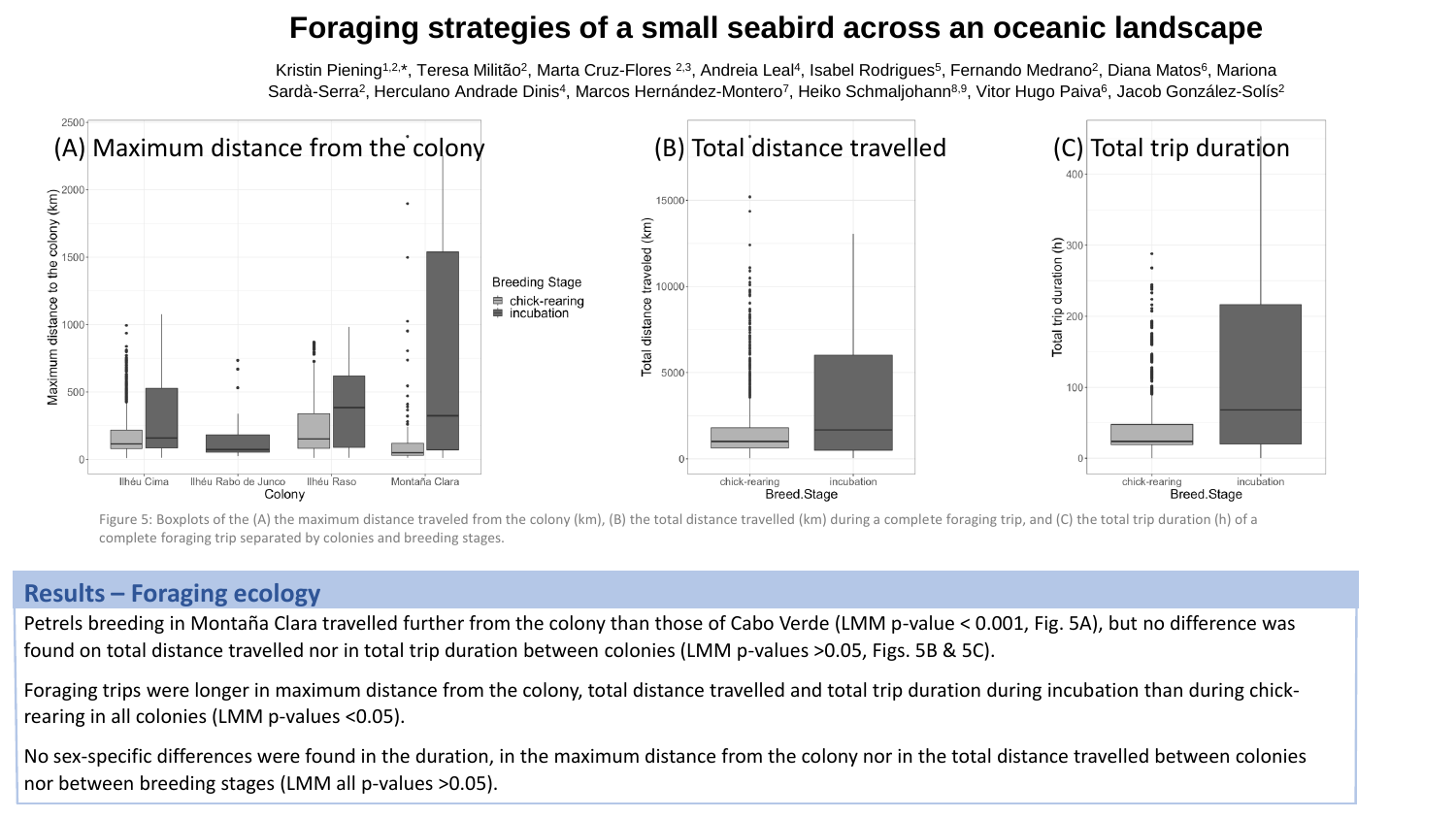Kristin Piening<sup>1,2,\*</sup>, Teresa Militão<sup>2</sup>, Marta Cruz-Flores <sup>2,3</sup>, Andreia Leal<sup>4</sup>, Isabel Rodrigues<sup>5</sup>, Fernando Medrano<sup>2</sup>, Diana Matos<sup>6</sup>, Mariona Sardà-Serra<sup>2</sup>, Herculano Andrade Dinis<sup>4</sup>, Marcos Hernández-Montero<sup>7</sup>, Heiko Schmaljohann<sup>8,9</sup>, Vitor Hugo Paiva<sup>6</sup>, Jacob González-Solís<sup>2</sup>

#### **Results – Trophic ecology**

Petrels from Montaña Clara showed lower  $δ<sup>15</sup>N$  and  $δ<sup>13</sup>C$ values than those from Cima Islet.

We found significantly lower  $\delta^{15}N$  values during incubation in Montaña Clara than in Cima Islet as well as a significant difference in  $\delta^{15}N$  values between the incubation and the chick-rearing periods in Montaña Clara (LMM p-values<0.05).



Figure 6: Differences in  $\delta^{15}N$  and  $\delta^{13}C$  values from plasma samples from two breeding colonies of Bulwer's petrels.